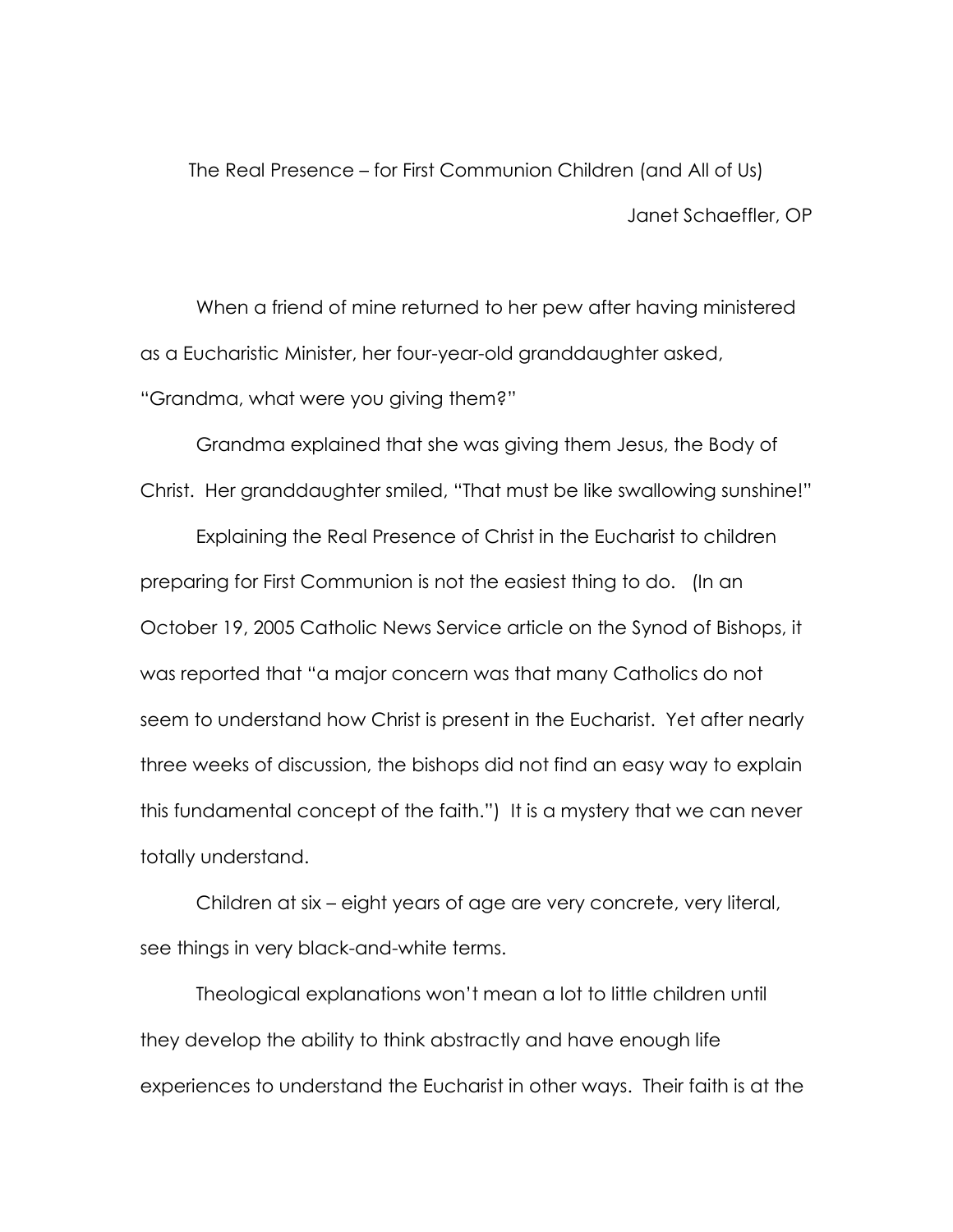imitative stage; they will "catch" it if it is important to their family and believing community.

What they *can* understand about Real Presence is that Jesus loves us so much that he wanted to be so close to us, so he invented this way to be with us – as food, to bring continuing life to us. Jesus wanted to make it easy for us to know that he is always with us. Thus, under the forms of bread and wine, the resurrected Jesus is with us – "body, blood, soul, and divinity." (*CCC* #1374) His whole life, strength, courage, happiness – all of him is with us.

We don't understand how this happens, but we trust because we know that Jesus promised it.

And, as the little girl in our opening story, many children do – on another level - innately know!

Some children at this age have a tendency to think in magical terms. We have to be careful, then, of not comparing it to magic. It is a mystery, not magic. Never use explanations that have to be corrected later.

In teaching children (and all of us), we need to remember that Real Presence is about *more than* the bread and wine. Eucharistic Presence is for a purpose. St. Augustine told us to become what we received. What do we do because we have received the Real Presence? Are we present to one another? to the needs of the world? Do we have as many